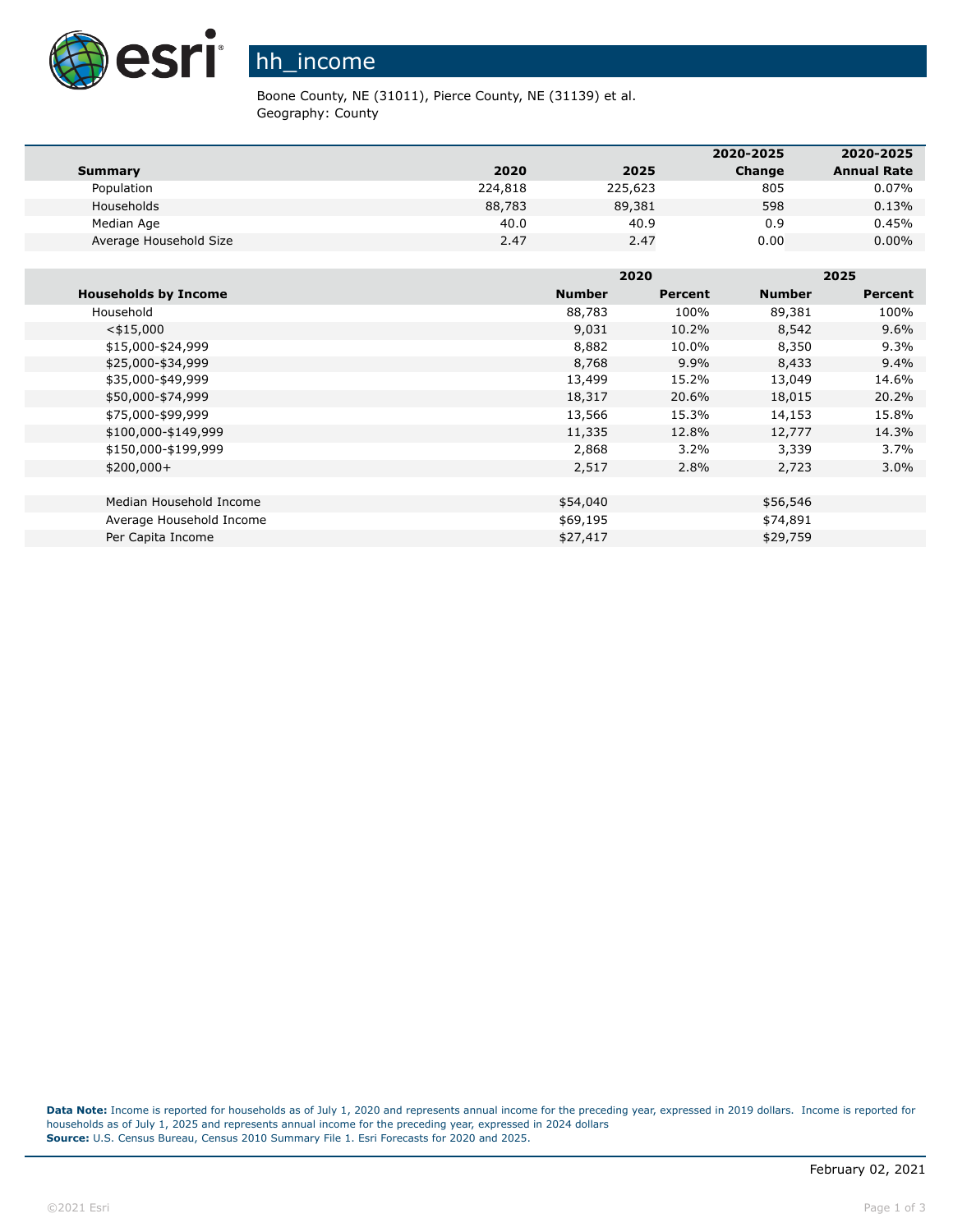

## hh\_income

Boone County, NE (31011), Pierce County, NE (31139) et al. Geography: County

| 2020 Households by Income and Age of Householder |          |           |                             |           |           |          |          |
|--------------------------------------------------|----------|-----------|-----------------------------|-----------|-----------|----------|----------|
|                                                  | $25$     | $25 - 34$ | $35 - 44$                   | $45 - 54$ | $55 - 64$ | 65-74    | $75+$    |
| <b>HH Income Base</b>                            | 3,761    | 12,985    | 12,969                      | 14,014    | 17,356    | 14,201   | 13,497   |
|                                                  |          |           |                             |           |           |          |          |
| $<$ \$15,000                                     | 670      | 1,268     | 942                         | 1,047     | 1,858     | 1,318    | 1,928    |
| \$15,000-\$24,999                                | 537      | 1,058     | 779                         | 696       | 1,335     | 1,335    | 3,142    |
| \$25,000-\$34,999                                | 446      | 1,132     | 778                         | 772       | 1,130     | 1,822    | 2,688    |
| \$35,000-\$49,999                                | 822      | 1,966     | 1,577                       | 1,616     | 2,360     | 2,745    | 2,413    |
| \$50,000-\$74,999                                | 583      | 2,648     | 2,870                       | 3,417     | 4,149     | 3,263    | 1,387    |
| \$75,000-\$99,999                                | 365      | 2,279     | 2,726                       | 2,732     | 2,914     | 1,737    | 813      |
| \$100,000-\$149,999                              | 256      | 1,863     | 2,340                       | 2,319     | 2,462     | 1,358    | 737      |
| \$150,000-\$199,999                              | 50       | 495       | 496                         | 712       | 570       | 315      | 230      |
| $$200,000+$                                      | 32       | 276       | 461                         | 703       | 578       | 308      | 159      |
|                                                  |          |           |                             |           |           |          |          |
| Median HH Income                                 | \$38,007 | \$57,703  | \$69,454                    | \$69,456  | \$59,292  | \$49,095 | \$30,369 |
| Average HH Income                                | \$48,950 | \$70,566  | \$81,202                    | \$86,212  | \$73,978  | \$62,738 | \$44,954 |
|                                                  |          |           | <b>Percent Distribution</b> |           |           |          |          |
|                                                  | $25$     | $25 - 34$ | $35 - 44$                   | $45 - 54$ | $55 - 64$ | 65-74    | $75+$    |
| <b>HH Income Base</b>                            | 100%     | 100%      | 100%                        | 100%      | 100%      | 100%     | 100%     |
|                                                  |          |           |                             |           |           |          |          |
| $<$ \$15,000                                     | 17.8%    | 9.8%      | 7.3%                        | 7.5%      | 10.7%     | 9.3%     | 14.3%    |
| \$15,000-\$24,999                                | 14.3%    | 8.1%      | 6.0%                        | 5.0%      | 7.7%      | 9.4%     | 23.3%    |
| \$25,000-\$34,999                                | 11.9%    | 8.7%      | 6.0%                        | 5.5%      | 6.5%      | 12.8%    | 19.9%    |
| \$35,000-\$49,999                                | 21.9%    | 15.1%     | 12.2%                       | 11.5%     | 13.6%     | 19.3%    | 17.9%    |
| \$50,000-\$74,999                                | 15.5%    | 20.4%     | 22.1%                       | 24.4%     | 23.9%     | 23.0%    | 10.3%    |
| \$75,000-\$99,999                                | 9.7%     | 17.6%     | 21.0%                       | 19.5%     | 16.8%     | 12.2%    | 6.0%     |
| \$100,000-\$149,999                              | 6.8%     | 14.3%     | 18.0%                       | 16.5%     | 14.2%     | 9.6%     | 5.5%     |
| \$150,000-\$199,999                              | 1.3%     | 3.8%      | 3.8%                        | 5.1%      | 3.3%      | 2.2%     | 1.7%     |
| \$200,000+                                       | 0.9%     | 2.1%      | 3.6%                        | 5.0%      | 3.3%      | 2.2%     | 1.2%     |

**Data Note:** Income is reported for households as of July 1, 2020 and represents annual income for the preceding year, expressed in 2019 dollars. Income is reported for households as of July 1, 2025 and represents annual income for the preceding year, expressed in 2024 dollars **Source:** U.S. Census Bureau, Census 2010 Summary File 1. Esri Forecasts for 2020 and 2025.